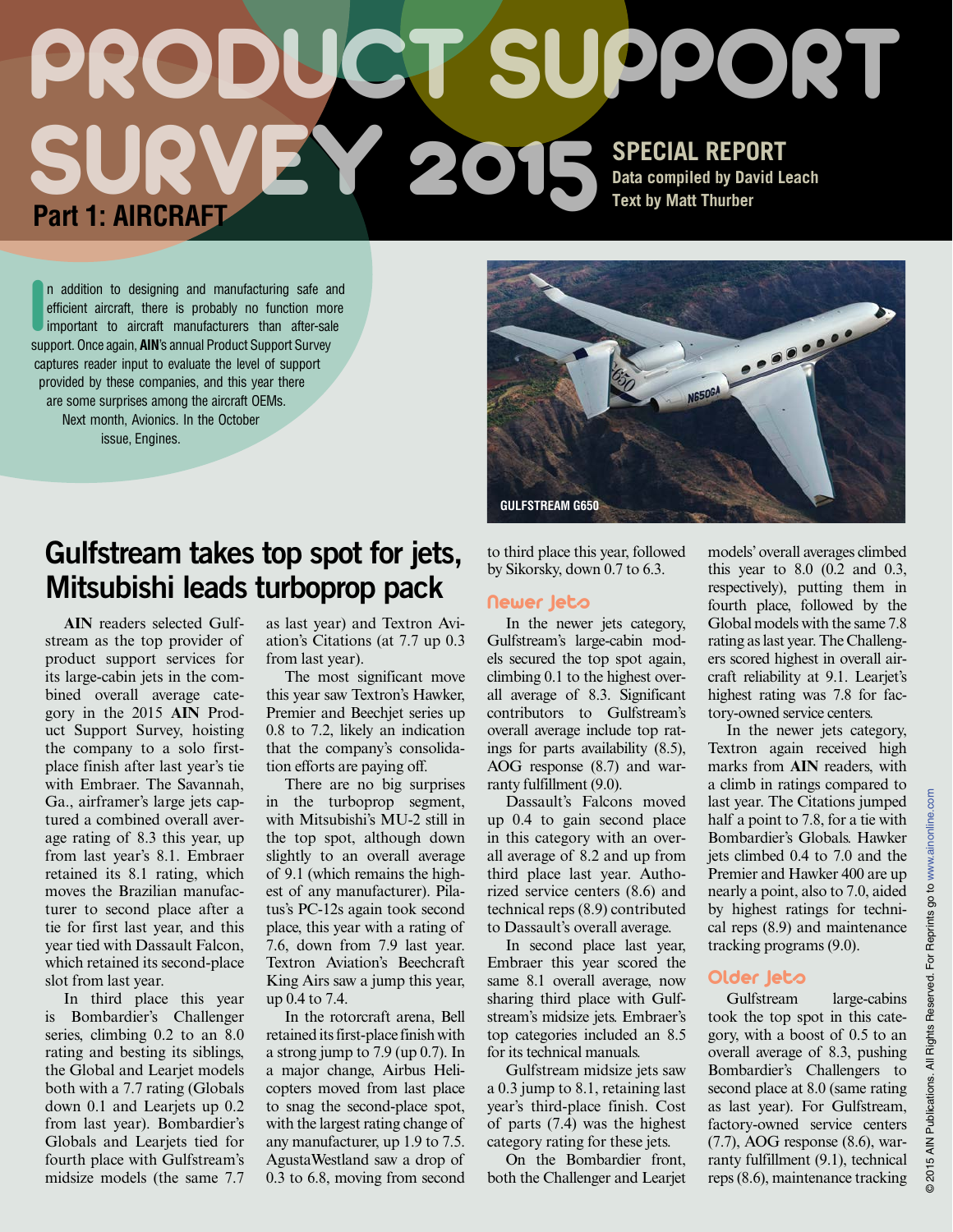programs (9.0) and overall aircraft reliability (9.1) contributed to its top overall average.

Dassault's Falcons tied with Bombardier's Challengers for second place at 8.0, with a 0.2 bump for Dassault from last year's rating. The Challenger top categories included cost of parts (7.1) and technical manuals (8.7). The Falcon top categories were authorized service centers (8.2), parts availability (8.5) and AOG response (tied with Gulfstream at 8.6).

All of the Textron Aviation models in the older jets category climbed compared with last year's ratings, with the Citations in third place, up from last year's fourth place.

Hawkers had the biggest rating increase of both the newer and older jets, at 1.3, moving into fourth place to tie with Bombardier's Learjets at 7.5. The Premier and Beechjet models also climbed, up a significant 0.7, to 7.4. Premier and Beechjet models reflect high ratings for factory-owned service centers (7.7, tied with Gulfstream large-cabins) and 8.2 for authorized service centers (tied with Dassault).

### Newer Turboprops

Pilatus is the top provider of product support for newer turboprops, according to **AIN** readers, with a 7.7 overall average, down 0.4 from last year. The company's highest ratings came in the categories of authorized service centers (7.0), warranty fulfillment (7.9), technical manuals (8.5), technical reps (8.1) and maintenance tracking programs (8.3).

Textron Aviation's Beechcraft King Airs are catching up, having climbed 0.5 to 7.5 this year, aided by top ratings for factory-owned service centers (7.0), parts availability (7.8), cost of parts (7.1), AOG response (7.8) and overall aircraft reliability (8.9).

### Older Turboprops

No surprises here: Mitsubishi's MU-2 is still the marque with the highest rating at 9.1

| <b>Combined Overall Average Ratings of</b><br><b>Newer and Older Aircraft</b>                                                            | <b>Overall</b><br><b>Average</b><br>2015 | <b>Overall</b><br><b>Average</b><br>2014 | Rating<br><b>Change from</b><br>2014-2015 |  |
|------------------------------------------------------------------------------------------------------------------------------------------|------------------------------------------|------------------------------------------|-------------------------------------------|--|
| <b>Jets</b>                                                                                                                              |                                          |                                          |                                           |  |
| Gulfstream (GII-GV, G330-G650)                                                                                                           | 8.3                                      | 8.1                                      | 0.2                                       |  |
| Dassault (Falcon)                                                                                                                        | 8.1                                      | 7.8                                      | 0.3                                       |  |
| Embraer (Phenom, Legacy, Lineage)                                                                                                        | 8.1                                      | 8.1                                      | 0.0                                       |  |
| Bombardier (Challenger)                                                                                                                  | 8.0                                      | 7.8                                      | 0.2                                       |  |
| Bombardier (Global)                                                                                                                      | 7.7                                      | 7.8                                      | $-0.1$                                    |  |
| Bombardier (Learjet)                                                                                                                     | 7.7                                      | 7.5                                      | 0.2                                       |  |
| Gulfstream (G100-G280)                                                                                                                   | 7.7                                      | 7.7                                      | 0.0                                       |  |
| <b>Textron Aviation (Citation)</b>                                                                                                       | 7.7                                      | 7.4                                      | 0.3                                       |  |
| <b>Textron Aviation (Hawker)</b>                                                                                                         | 7.2                                      | 6.4                                      | 0.8                                       |  |
| <b>Textron Aviation</b><br>(Premier, Beechjet 400/400A, Hawker 400XP)                                                                    | 7.2                                      | 6.4                                      | 0.8                                       |  |
| <b>Turboprops</b>                                                                                                                        |                                          |                                          |                                           |  |
| Mitsubishi (MU-2, Solitaire, Marquise)                                                                                                   | 9.1                                      | 9.2                                      | $-0.1$                                    |  |
| Pilatus (PC-12)                                                                                                                          | 7.6                                      | 7.9                                      | $-0.3$                                    |  |
| Beechcraft (King Air)                                                                                                                    | 7.4                                      | 7.0                                      | 0.4                                       |  |
| <b>Rotorcraft</b>                                                                                                                        |                                          |                                          |                                           |  |
| Bell                                                                                                                                     | 7.9                                      | 7.2                                      | 0.7                                       |  |
| <b>Airbus Helicopters</b>                                                                                                                | 7.5                                      | 5.6                                      | 1.9                                       |  |
| AgustaWestland                                                                                                                           | 6.8                                      | 7.1                                      | $-0.3$                                    |  |
| Sikorsky<br>*Listed in order of the 2015 overall average; ties are listed alphabetically; bold indicates highest number in each category | 6.3                                      | 7.0                                      | $-0.7$                                    |  |

(down slightly 0.1 from last year). In this section, the MU-2s scored highest in all 10 categories, with the highest scores a 9.8 for overall aircraft reliability and 9.7 for technical reps.

Older King Airs are advancing, having climbed 0.3 to 7.3 this year.

### Rotorcraft

Bell's first-place rating is supported by high scores in nine out of 10 categories, having been bested by the 8.4 rating that Airbus Helicopters received for overall aircraft reliability.

AgustaWestland's top score was a 7.5 for maintenance tracking programs, matching the rating that Bell received in this category.

### Most Improved

There were some interesting changes in the category ratings, some showing significant improvements over last year, although not all categories reflected upward moves.

Some of the biggest improvements included, in the newer jets: Dassault Falcon with 8.6 for authorized service centers, up from 7.7 last year; cost of parts, to 7.4 from 5.8 for Gulfstream midsize jets; warranty fulfillment for large-cabin Gulfstreams, to 9.0 from 8.5 last year; technical reps 8.9 for Falcon, compared to 8.4 last year; a climb to 9.0 for Textron Aviation's Premier and Hawker 400 in the maintenance tracking programs category and 8.9 for technical reps (up 2.0 and 1.7, respectively); and a rating of 9.1 for overall aircraft reliability for Bombardier's Challengers, up from 8.8 last year.

The avionics product support results will appear in the September issue, with engine results to follow in October.  $\Box$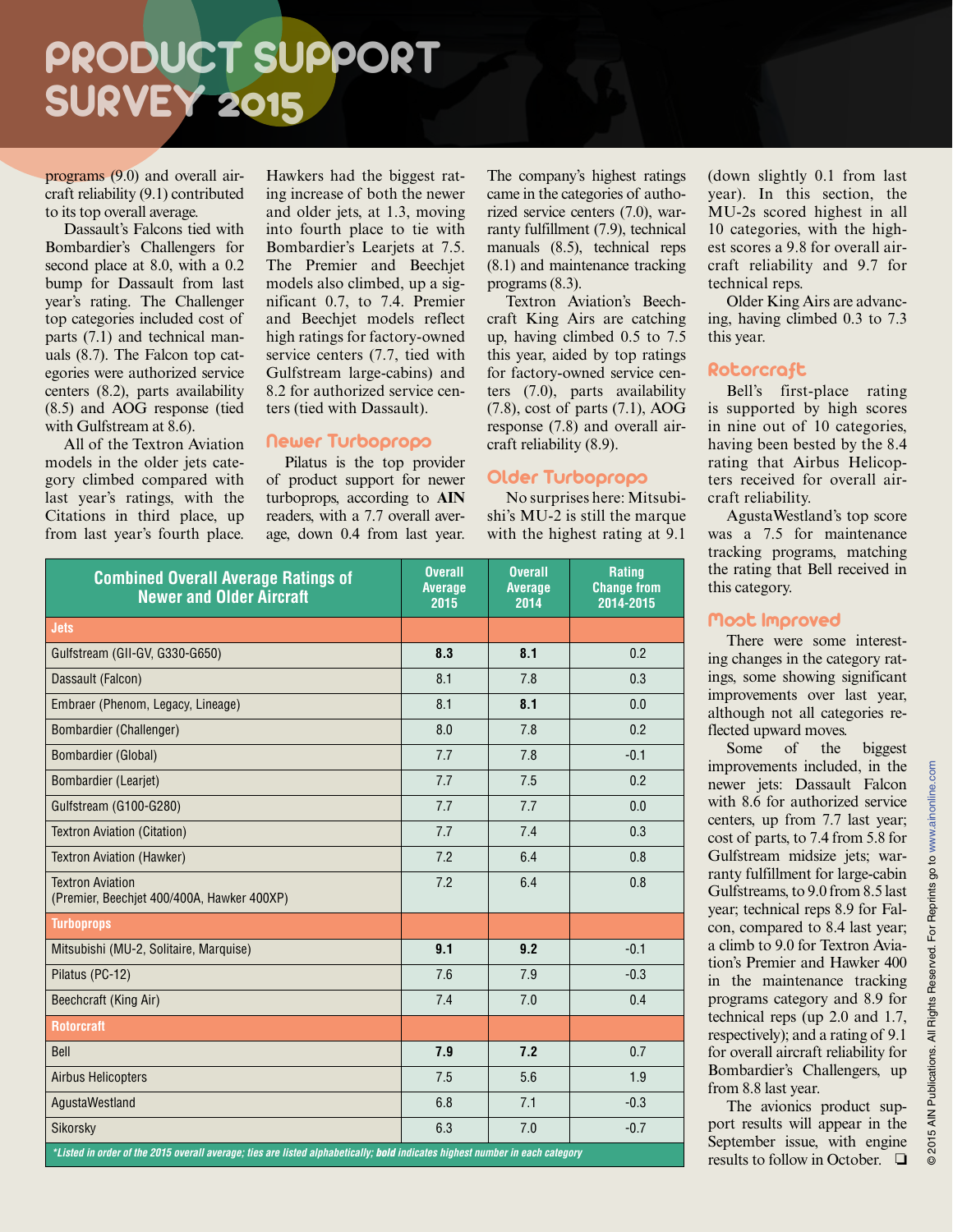| 2015 Category Ratings by<br>Newer and Older Aircraft                                                                    | <b>Overall</b><br><b>Average</b><br>2015 | <b>Overall</b><br>Average<br>2014 | Rating<br><b>Change</b><br>from<br>2014-2015 | <b>Factory</b><br><b>Owned</b><br><b>Service</b><br><b>Centers</b> | <b>Authorized</b><br><b>Service</b><br><b>Centers</b> | Parts<br>Availability | <b>Cost of</b><br><b>Parts</b> | AOG<br><b>Response</b> | <b>Warranty</b><br><b>Fulfillment</b> | <b>Technical</b><br><b>Manuals</b> | <b>Technical</b><br><b>Reps</b> | <b>Maintenance</b><br><b>Tracking</b><br><b>Programs</b> | <b>Overall</b><br><b>Aircraft</b><br><b>Reliability</b> |
|-------------------------------------------------------------------------------------------------------------------------|------------------------------------------|-----------------------------------|----------------------------------------------|--------------------------------------------------------------------|-------------------------------------------------------|-----------------------|--------------------------------|------------------------|---------------------------------------|------------------------------------|---------------------------------|----------------------------------------------------------|---------------------------------------------------------|
| <b>Newer Business Jets</b>                                                                                              |                                          |                                   |                                              |                                                                    |                                                       |                       |                                |                        |                                       |                                    |                                 |                                                          |                                                         |
| Gulfstream<br>$(G300-G650)$                                                                                             | 8.3                                      | 8.2                               | 0.1                                          | 7.6                                                                | 7.5                                                   | 8.5                   | 6.6                            | 8.7                    | 9.0                                   | 8.3                                | 8.7                             | 8.6                                                      | 8.9                                                     |
| Dassault (Falcon)                                                                                                       | 8.2                                      | 7.8                               | 0.4                                          | 7.5                                                                | 8.6                                                   | 8.2                   | 6.7                            | 8.2                    | 8.5                                   | 8.1                                | 8.9                             | 8.6                                                      | 8.8                                                     |
| Embraer (Phenom,<br>Legacy, Lineage)                                                                                    | 8.1                                      | 8.1                               | 0.0                                          | 7.7                                                                | 7.5                                                   | 8.1                   | 7.0                            | 8.1                    | 8.6                                   | 8.5                                | 8.7                             | 8.6                                                      | 8.6                                                     |
| Gulfstream<br>(G100-G280)                                                                                               | 8.1                                      | 7.8                               | 0.3                                          | 7.7                                                                | 8.5                                                   | 8.0                   | 7.4                            | 8.6                    | 8.4                                   | 8.2                                | 8.1                             | 7.9                                                      | 8.3                                                     |
| <b>Bombardier</b><br>(Challenger)                                                                                       | 8.0                                      | 7.8                               | 0.2                                          | 7.1                                                                | 8.0                                                   | 7.8                   | 6.3                            | 8.1                    | 8.5                                   | 8.1                                | 8.6                             | 8.6                                                      | 9.1                                                     |
| Bombardier (Learjet)                                                                                                    | 8.0                                      | 7.7                               | 0.3                                          | 7.8                                                                | 7.8                                                   | 8.0                   | 6.9                            | 8.1                    | 8.5                                   | 8.0                                | 8.8                             | 8.4                                                      | 8.0                                                     |
| Bombardier (Global)                                                                                                     | 7.8                                      | 7.8                               | 0.0                                          | 7.4                                                                | 7.9                                                   | 7.3                   | 6.3                            | 8.0                    | 8.0                                   | 8.2                                | 8.6                             | 7.9                                                      | 8.3                                                     |
| <b>Textron Aviation</b><br>(Citation)                                                                                   | 7.8                                      | 7.3                               | 0.5                                          | 7.4                                                                | 7.6                                                   | 7.7                   | 6.2                            | 7.8                    | 8.1                                   | 7.9                                | 8.3                             | 8.5                                                      | 8.4                                                     |
| <b>Textron Aviation</b><br>(Hawker)                                                                                     | 7.0                                      | 6.6                               | 0.4                                          | 6.7                                                                | 7.5                                                   | 6.2                   | 5.1                            | 7.6                    | 6.4                                   | 7.0                                | 7.9                             | 8.0                                                      | 7.9                                                     |
| <b>Textron Aviation</b><br>(Premier, Hawker<br>400XP)                                                                   | 7.0                                      | 6.1                               | 0.9                                          | 6.9                                                                | 7.7                                                   | 5.9                   | 5.1                            | 6.8                    | 4.4                                   | 7.7                                | 8.9                             | 9.0                                                      | 8.3                                                     |
| <b>Older Business Jets</b>                                                                                              |                                          |                                   |                                              |                                                                    |                                                       |                       |                                |                        |                                       |                                    |                                 |                                                          |                                                         |
| Gulfstream (GII-GV,<br>G300-G550)                                                                                       | 8.3                                      | 7.8                               | 0.5                                          | 7.7                                                                | 7.6                                                   | 8.2                   | 6.5                            | 8.6                    | 9.1                                   | 8.3                                | 8.6                             | 9.0                                                      | 9.1                                                     |
| <b>Bombardier</b><br>(Challenger)                                                                                       | 8.0                                      | 8.0                               | 0.0                                          | 6.4                                                                | 7.7                                                   | 8.0                   | 7.1                            | 8.2                    | 8.0                                   | 8.7                                | 8.5                             | 8.4                                                      | 8.9                                                     |
| Dassault (Falcon)                                                                                                       | 8.0                                      | 7.8                               | 0.2                                          | 7.3                                                                | 8.2                                                   | 8.5                   | 5.9                            | 8.6                    | 8.1                                   | 7.7                                | 8.5                             | 8.7                                                      | 9.0                                                     |
| <b>Textron Aviation</b><br>(Citation)                                                                                   | 7.7                                      | 7.3                               | 0.4                                          | 6.7                                                                | 7.1                                                   | 7.8                   | 6.5                            | 7.8                    | 8.2                                   | 7.7                                | 8.2                             | 8.2                                                      | 8.6                                                     |
| Bombardier (Learjet)                                                                                                    | 7.5                                      | 7.4                               | 0.1                                          | 6.9                                                                | 7.8                                                   | 7.5                   | 6.0                            | 7.4                    | 7.3                                   | 7.9                                | 8.3                             | 8.0                                                      | 7.6                                                     |
| <b>Textron Aviation</b><br>(Hawker)                                                                                     | 7.5                                      | 6.2                               | 1.3                                          | 6.9                                                                | 7.7                                                   | 7.0                   | 6.1                            | 7.8                    | 7.1                                   | 7.5                                | 7.9                             | 8.3                                                      | 8.6                                                     |
| <b>Textron Aviation</b><br>(Premier, Beechjet<br>400/400A, Hawker<br>400XP)                                             | 7.4                                      | 6.7                               | 0.7                                          | 7.7                                                                | 8.2                                                   | 7.2                   | 4.9                            | 6.6                    | 7.5                                   | 8.6                                | 7.8                             | 7.9                                                      | 8.4                                                     |
| <b>Newer Turboprops</b>                                                                                                 |                                          |                                   |                                              |                                                                    |                                                       |                       |                                |                        |                                       |                                    |                                 |                                                          |                                                         |
| Pilatus (PC-12)                                                                                                         | 7.7                                      | 8.1                               | $-0.4$                                       | 6.1                                                                | 7.0                                                   | 7.5                   | 6.7                            | 7.5                    | 7.9                                   | 8.5                                | 8.1                             | 8.3                                                      | 8.7                                                     |
| Beechcraft (King Air)                                                                                                   | 7.5                                      | 7.0                               | 0.5                                          | 7.0                                                                | 6.9                                                   | 7.8                   | 7.1                            | 7.8                    | 7.3                                   | 7.3                                | 6.9                             | 7.7                                                      | 8.9                                                     |
| <b>Older Turboprops</b>                                                                                                 |                                          |                                   |                                              |                                                                    |                                                       |                       |                                |                        |                                       |                                    |                                 |                                                          |                                                         |
| Mitsubishi (MU-2,<br>Solitaire, Marquise)                                                                               | 9.1                                      | 9.2                               | $-0.1$                                       | 8.6                                                                | 9.0                                                   | 9.5                   | 8.5                            | 9.4                    | 8.4                                   | 9.2                                | 9.7                             | 8.8                                                      | 9.8                                                     |
| Beechcraft (King Air)                                                                                                   | 7.3                                      | $7.0\,$                           | 0.3                                          | 6.1                                                                | 8.2                                                   | 8.0                   | 5.1                            | 7.1                    | 5.3                                   | 8.2                                | $7.9$                           | 7.2                                                      | 9.2                                                     |
| <b>Rotorcraft (all ages)</b>                                                                                            |                                          |                                   |                                              |                                                                    |                                                       |                       |                                |                        |                                       |                                    |                                 |                                                          |                                                         |
| Bell                                                                                                                    | 7.9                                      | 7.2                               | 0.7                                          | 7.8                                                                | 8.1                                                   | 7.6                   | 7.0                            | 7.6                    | 8.6                                   | 8.2                                | 8.7                             | 7.5                                                      | 8.0                                                     |
| Airbus Helicopters                                                                                                      | 7.5                                      | 5.6                               | 1.9                                          | 7.2                                                                | 7.5                                                   | $7.0$                 | 6.3                            | 7.5                    | 7.6                                   | 7.7                                | 8.5                             | 7.3                                                      | 8.4                                                     |
| AgustaWestland                                                                                                          | 6.8                                      | 7.1                               | $-0.3$                                       | 6.2                                                                | 7.1                                                   | 6.2                   | 5.9                            | 6.4                    | 7.6                                   | 6.3                                | 7.7                             | 7.5                                                      | 7.2                                                     |
| Sikorsky                                                                                                                | 6.3                                      | 7.0                               | $-0.7$                                       | 5.4                                                                | 5.2                                                   | 6.4                   | 5.6                            | 6.3                    | 6.5                                   | 6.3                                | 6.5                             | 5.9                                                      | 7.4                                                     |
| Listed in order of 2015 overall average; ties are listed alphabetically; bold indicates highest number in each category |                                          |                                   |                                              |                                                                    |                                                       |                       |                                |                        |                                       |                                    |                                 |                                                          |                                                         |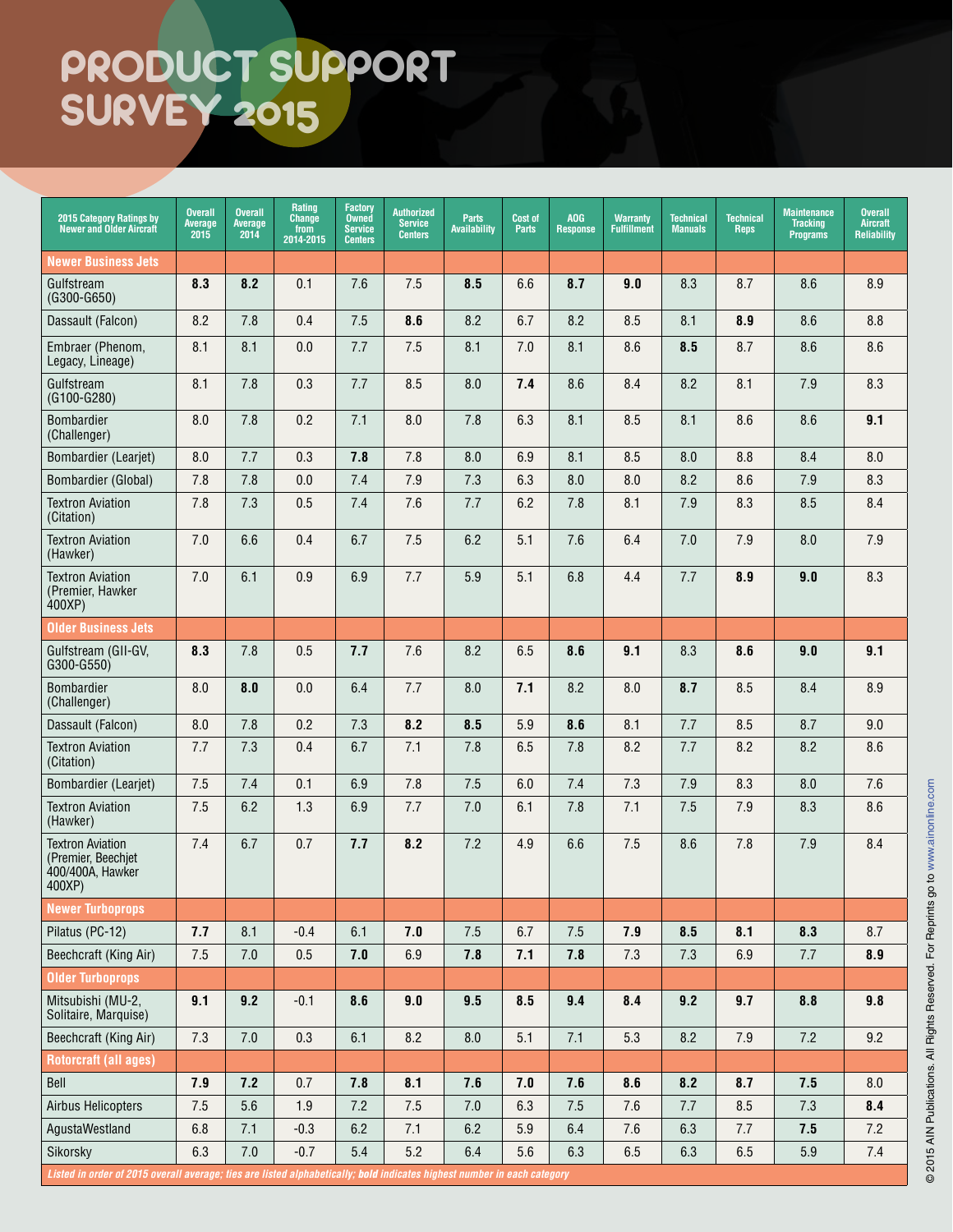# *What have you done for me lately?*

Each year, **AIN** asks aircraft manufacturers to submit summaries of key improvements in their product support implemented during the past year, and the following reflects these submissions. Not all OEMs responded to **AIN**'s request for information.

### Fixed-wing

#### **Bombardier Business Aircraft**

During the past year, Bombardier's Business Aircraft segment has opened a new regional support office (RSO) in Munich, Germany, with four field service representatives, three customer support account managers, a spare parts manager, field service administrative analyst and an RSO manager.

Both the Munich and Farnborough RSOs handle Bombardier business aircraft customers operating more than 570 aircraft in Europe. There are now 15 RSOs worldwide.

European operators can also obtain maintenance at the new Bombardier line maintenance station in Nice, France, which is affiliated with the company's factory-owned service center in Amsterdam.

To support Challenger 605s in Saudi Arabia, Bombardier added Arabasco as an authorized service facility (ASF). Maintenance will be done at Arabasco's Jeddah facility. More than 100 Bombardier business jets are based in the Middle

| <b>By the Numbers 2015</b>        |       |  |  |  |
|-----------------------------------|-------|--|--|--|
| Respondents who rated aircraft    | 967   |  |  |  |
| Respondents who completed the     | 850   |  |  |  |
| survey in its entirety            |       |  |  |  |
| Aircraft rated                    | 2,412 |  |  |  |
| Aircraft models receiving ratings | 160   |  |  |  |
| Minimum ratings required to be    | 20    |  |  |  |
| included in the data              |       |  |  |  |



East, and Arabasco is one of more than 50 ASFs worldwide.

Bombardier appointed Indamer Aviation in Ahmedabad, India, an ASF for all Globals. The company has been servicing business aircraft for more than 67 years and is housed in a 34,660-sq-ft facility.

In the U.S., Bombardier has added six customer response team trucks, bringing the total to 13, all connected to the 24/7 customer response center and the service center network.

#### **Dassault Falcon**

Additions to Dassault Aviation's service network include ExecuJet Aviation Nigeria, based in Lagos, now an ASC for line maintenance and inspections on the Falcon 7X, 900 and 2000. The ExecuJet ASC will support a Falcon GoTeam to help customers with AOG issues in West Africa as well as \$1 million worth of spares. This is Dassault's third ASC in Africa and the second ExecuJet ASC.

Ligare Aviation Engineering of Delhi, India, was appointed an ASC for AOG service level maintenance on 7Xs based in India and transient aircraft.

In April, Dassault Aviation signed an ASC agreement naming Deer Jet of Beijing to provide line and unscheduled maintenance for Chinese-registered 7Xs. Three technicians on the Deer Jet staff provide Falcon support 24/7. The facility also stocks spares, supplemented by a \$5 million spares inventory at Dassault's Beijing warehouse. Dassault also expanded Falcon jet spares at its Singapore depot by 50 percent.

Last November Dassault Falcon Service, the manufacturer's factoryowned service network, announced

### SURVEY RULES AND **METHODOLOGY**

As with AIN Publications' previous annual Product Support Surveys, the objective this year was to obtain from the users of business jets, turboprop airplanes and turbine-powered helicopters statistically valid information about the product support provided by business aircraft manufacturers over the last year and to report this information to our readers. The ultimate goal of the survey is to encourage continuous improvement in aircraft product support throughout the industry.

This survey was conducted via a dedicated website, created by **AIN** from the ground up to provide improved ease of use and to encourage greater reader participation.

AIN emailed qualified readers a link to the survey website and questionnaire. In total, 16,338 readers were invited to participate in the survey.

The survey website was open from May 4 to June 12. Respondents were asked to rate individual aircraft and provide the tail number, age (less than 10 years old or more than 10), primary region of service and whether they used factory-owned or authorized service centers, or both. Respondents were also asked to rate, on a scale from 1 to 10, the quality of service they received during the previous 12 months in the following categories:

- **Factory-owned Service Centers**–cost estimates versus actual, on-time performance, scheduling ease, service experience.
- **Authorized Service Centers**–same as above.
- **Parts Availability**–in stock versus back order, shipping time.
- **Cost of Parts**–value for price paid.
- **AOG Response**–speed, accuracy, cost.
- **Warranty Fulfillment**–ease of paperwork, extent of coverage.
- **Technical Manuals**–ease of use, formats available, timeliness of updating.
- **Technical Reps**–response time, knowledge, effectiveness.
- **Maintenance Tracking Programs**–cost, ease of use, accuracy, reliability.
- **Overall Product Reliability**–how the product's reliability and quality stack up against the competition.

Respondents were also asked to recognize individuals who have provided them with exceptional product support and service. The full list of these people is available online at [www.ainonline.com/above-](www.ainonline.com/above)beyond-2015.

The 2015 AIN Product Support Survey results for aircraft are published in this issue, avionics will be featured next month and engines will follow in October.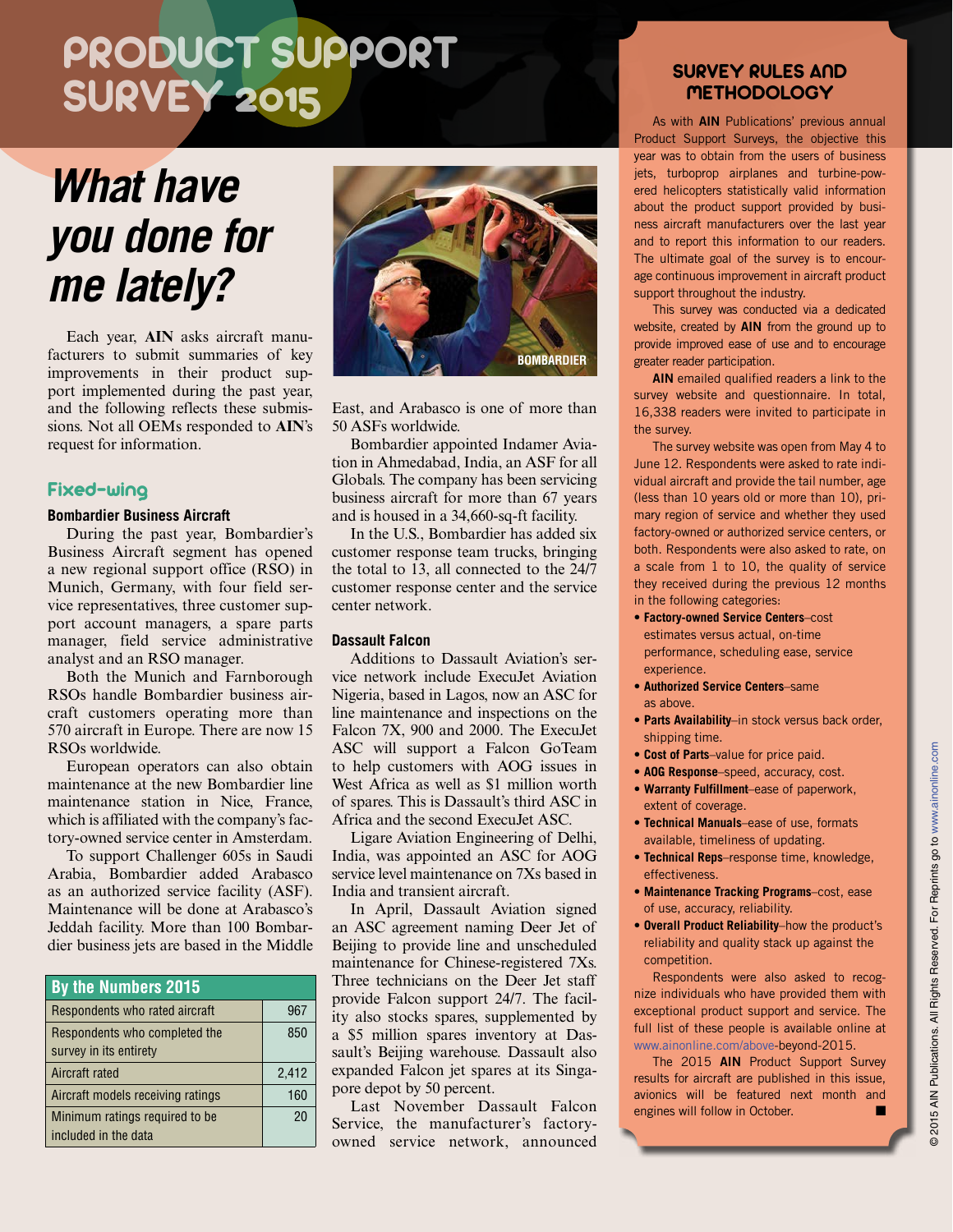plans for a heavy MRO facility at Bordeaux-Mérignac in France, next to the Falcon manufacturing plant.

The facility is scheduled to open in the middle of next year and will eventually employ up to 70 specialists and technicians. There are currently three heavy MRO facilities in the service network–in Little Rock, Ark., Wilmington, Del., and Le Bourget, France–plus a major service center in Reno, Nev., and a line service center in Sorocaba, Brazil. Seven satellite stations provide troubleshooting and unscheduled maintenance worldwide.

FalconResponse was launched in May, designed to return grounded aircraft to service more quickly. FalconResponse provides guarantees for timely spares and technician dispatch for AOG repairs anywhere in the world, plus availability of alternative lift. The three Falcon command centers can send one of two Falcon 900s not only to deliver spares but also to provide the alternative lift, something that Falcon was first to implement. One of the Falcon 900s is based in Teterboro and the other one, the first placed in service, is based at Paris Le Bourget. The airborne support 900s serve North, Central and South America, Europe, Russia, the Middle East and most of Africa.

Dassault says its spares network is now filling more than 98.5 percent of orders within the requested time frame. The

Dassault Right Size program has cut prices on tens of thousands of parts.

#### **Embraer Executive Jets**

Marking the fifth anniversary of its customer support contact center, Embraer Executive Jets opened a new contact center to improve intedevices, is now available on Android devices and allows operators to open a case with the contact center.

As the fleet grows, Embraer continues to add field service representatives. In Sorocaba, Brazil, Embraer opened its new factory-owned service center and FBO in March last year.



gration of support personnel technical teams and to offer more comprehensive aroundthe-clock support.

The company's Aircraft Health Analysis and Diagnosis system has been expanded to cover the latest models: the Legacy 500, which entered service last year; and the Legacy 450, slated to enter service later this year. FlightSafety International received EASA approval for Legacy 500 maintenance training.

Embraer's customer support and services guide mobile app, first released for iOS Other company service centers have added capabilities, such as foreign maintenance approvals at Embraer's U.S. service centers, Rolls-Royce engine maintenance approval at the São José dos Campos Embraer Executive Jet Services facility and Chinese approval as a third-party service provider for Legacy 600/650 AOG services and line checks at Beijing Capital Airport.

At Embraer's Paris Le Bourget service center, the company has added a mobile response unit, airworthiness management service and line maintenance service for Lineage

1000 operators. The Paris facility is moving into a new building that will be easier for customers to access and double the size of the existing facility. The new building will open in the second half of next year.

The Embraer USA service center in Phoenix now offers in-house Phenom main and nosewheel overhaul services. A permanent mobile rescue unit is now in place at Teterboro Airport.

Embraer has consolidated a complete spares inventory in Singapore and Australia and expanded its spares depot in Bangalore.

#### **Gulfstream**

Gulfstream secured Part 145 repair station approvals for its service centers in Sorocaba, Brazil, and Beijing, allowing these facilities to offer maintenance services on U.S.-registered Gulfstreams. At Sorocaba, the company opened a new facility encompassing nearly 38,000 sq ft and offering seven customer offices and a 1,077-sqft bonded parts warehouse. The new facility is more accessible for customers.

At Gulfstream's Appleton, Wis. service center, the company added a 25,500-sq-ft hangar dedicated to maintenance for midsize Gulfstreams and able to fit up to five aircraft. Jet Aviation is now offering maintenance, repair and overhaul services for Gulfstreams at its Teterboro facility. Gulfstream's Westfield, Mass. service center is managing the Teterboro MRO, and 11 technicians are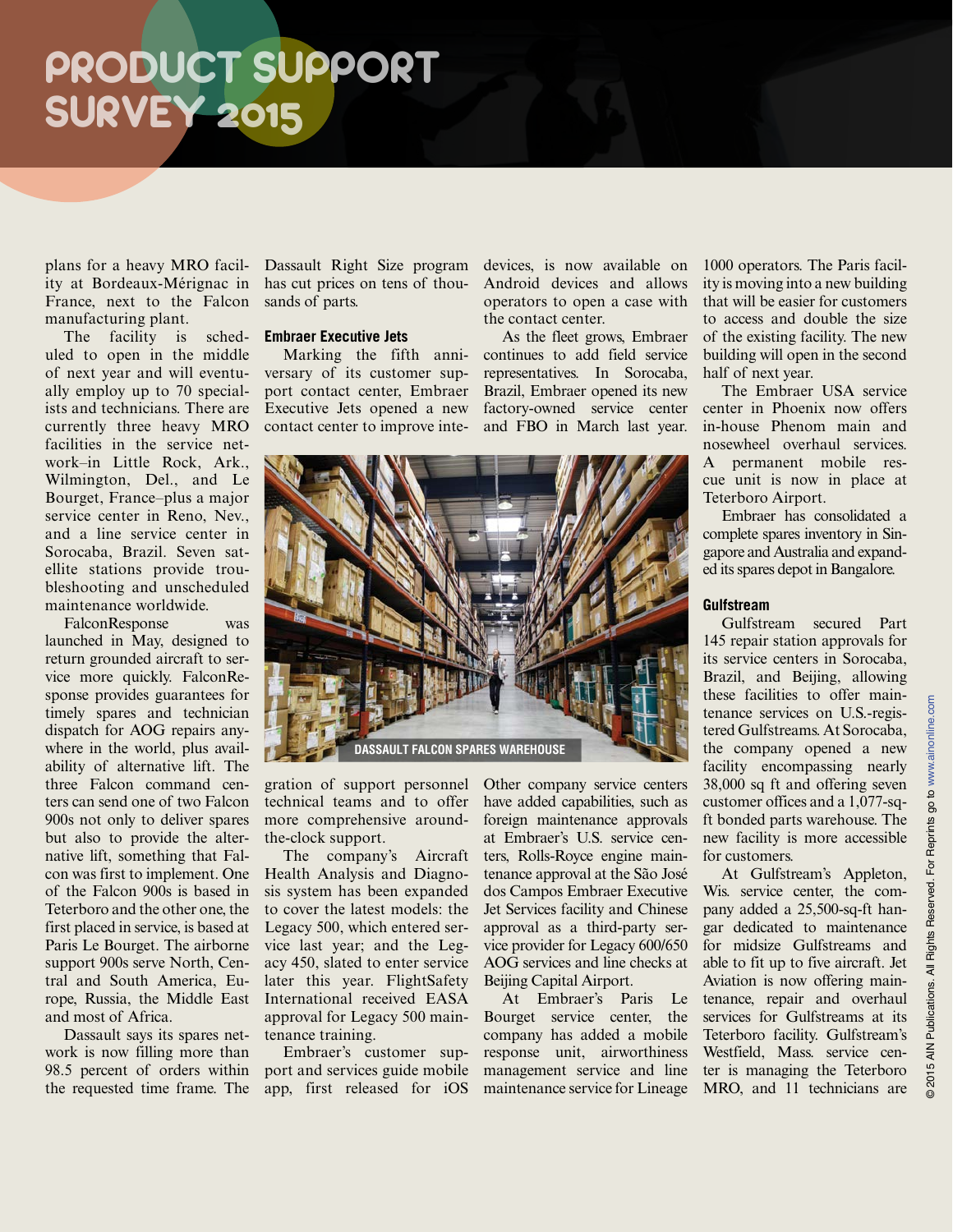based there. At Brunswick, Ga., the Gulfstream service center added a 110,000-sq-ft hangar, which began operations in May and created 60 new jobs.

Last September, Gulfstream opened a new European parts distribution center near London Heathrow Airport. This facility supports Gulfstream's Luton service center and the company's Europe-based mobile repair unit.

In October, Gulfstream's new MyCMP mobile app went live, offering customers access to the MyCMP maintenancetracking program on iOS and Android devices. According to Gulfstream, "The app presents critical aircraft information, including aircraft status, current hours and landings, next mainte-



them located in North America, and product support for these high-performance twin turboprops remains exemplary, judging by the high ratings awarded by **AIN** readers. A surprising number of



nance due and open and closed system discrepancies. Users can also create maintenance projections, update flight logs and enter maintenance discrepancies directly from the app."

### **Mitsubishi Heavy Industries America**

There are 285 Mitsubishi MU-2s still flying, most of MU-2s are selling to pilots who are transitioning into the MU-2 for the first time, according to Pat Cannon, president of Turbine Aircraft Services (TAS), which contracts with Mitsubishi Heavy Industries America (MHIA) to provide product support. Many of the new buyers are younger pilots, too, and they take training seriously and are happy to undergo the stringent MU-2 Special FAR training process mandated by the FAA, which has dramatically lowered the accident rate in the type.

MHIA not only continues to provide parts to support the remaining MU-2s, including sourcing new vendors to build higher-quality parts when necessary, but also to offer upgrades, such as an upcoming angle-of-attack indicator system. MHIA is also exploring a stretchedacrylic window to replace aging Plexiglas cast windows, Cannon said.

Some MU-2 control wheels are deteriorating, and TAS is looking into certifying a replacement, which could be adapted from Beechjet 400 wheels. This could include a four-way trim switch mounted on the wheel. TAS is also certifying new hose kits for the MU-2, to replace original Japanese-made hoses that had relatively high prices.

At the 2014 edition of the

biennial free Pilots Review of Proficiency seminars, MHIA and TAS polled MU-2 owners to see how long they planned to keep their airplanes, and 70 percent said 15 years or more. "We're going to need to support these airplanes for a long time," Cannon said.

#### **One Aviation**

Eclipse Aerospace merged with Kestrel Aircraft earlier this year and formed One Aviation, which manufactures the Eclipse 550 very light jet and is developing the K350 turboprop single. The startup of production of the 550 is benefitting owners of earlier 500s because many of the 550 features are available as upgrades on the 500 series.

Eclipse 500 upgrades now include the 550 avionics package by IS&S as well as autothrottles, anti-skid brakes and glass-faced windshields. Other upgrades will reduce scheduled maintenance requirements, according to the company.

Other Eclipse developments include an extension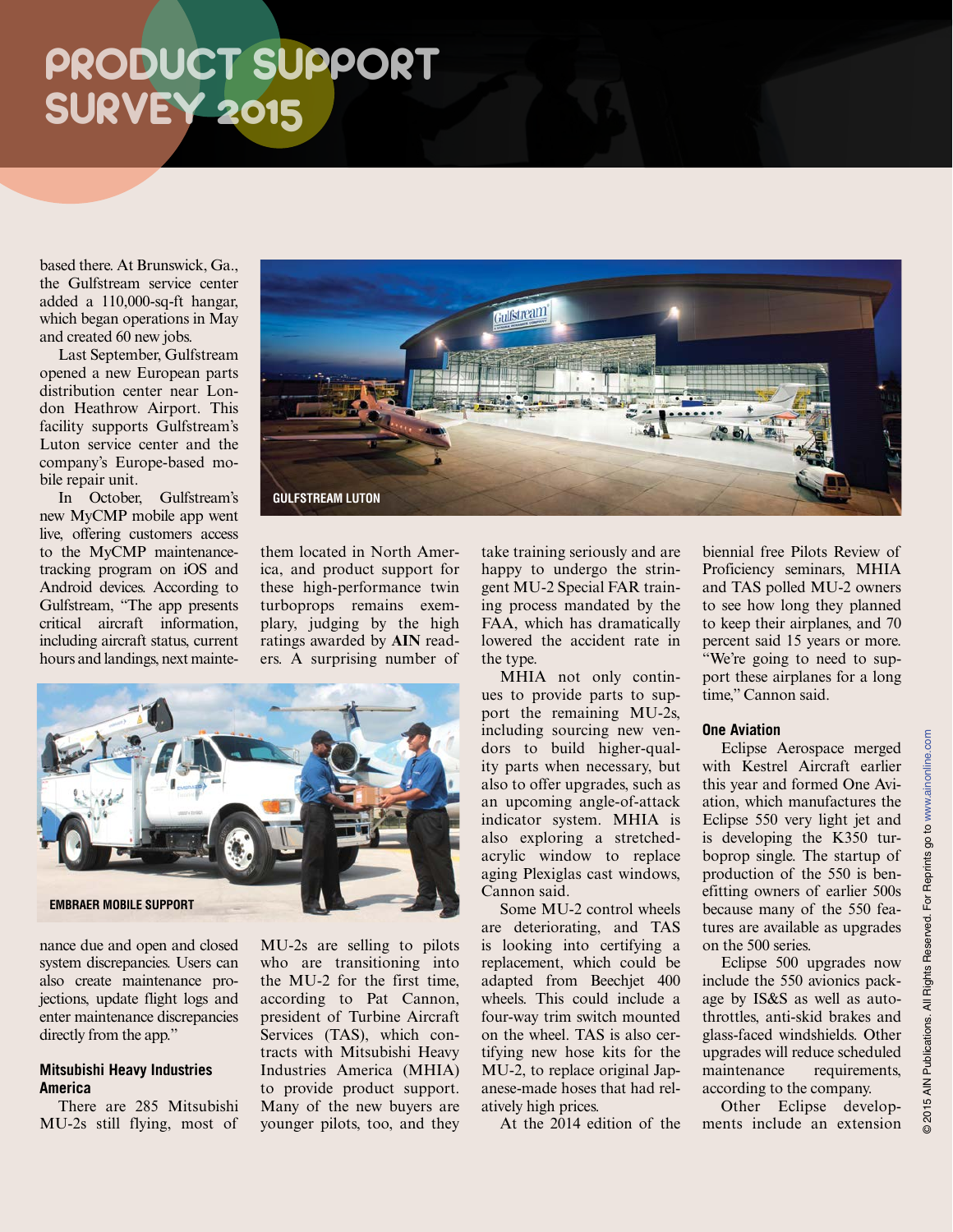

of the warranties on the 550 and for replacement parts on 500s as well as price reductions on many key parts. The company has also added an Eclipse service center in Eelde, The Netherlands.

#### **Piaggio**

Under its new identity as Piaggio Aerospace, the Italian manufacturer of the Avanti twin turboprop said it has "completely restructured its customer support and training organization." To do so, the company added expert personnel, expanded the level of spares both in Europe and North America and improved response for technical support by adding an integrated global technical support team.

Buyers of the newest version of the Avanti, the Evo, can now add a pay-by-thehour Parts Total Care parts coverage program. Piaggio moved the U.S. spares warehouse from West Palm Beach, Fla., to authorized service center Banyan Air Service in Fort Lauderdale, where it also

located logistic and customer support representatives. .

### **Pilatus**

Pilatus reached a milestone during the past year when the PC-12 fleet, which now numbers more than 1,320 aircraft, exceeded five million flying hours. More than 530 of those are the latest PC-12 NG model, and they have already logged more than three quarters of a million hours.

Pilatus product-support activities last year included appointment of two more Pilatus centers (Russia's Nesterov Aviation and Oriens Aviation in the UK), and two satellite service centers (Aerocardal in Chile and Northeast Air of Portland, Maine). At Pilatus HQ in Stans, Switzerland, the company has expanded customer support teams for both the PC-6 and PC-12.

All PC-12 owners now have the option for a free-forlife pilot's operating handbook, and Pilatus is providing free access to electronic pilot information manuals on its website. The company has enhanced the [MyPilatus.com](http://MyPilatus.com) portal and released improved versions of its iOS and Android customer service apps.

#### **Textron Aviation**

Consolidation under the Textron Aviation brand and a move to offer maintenance for Beechcraft, Cessnas and Hawkers at more factory-owned service centers seems to have boosted **AIN** reader ratings for these aircraft in this year's Product Support Survey. Eight of the company's facilities now service all models, and by the end of this year all 14 North American facilities will offer maintenance for the three formerly separate brands.

The Paris center recently moved into a larger facility with improved client access and more capacity at Paris Le Bourget Airport.

The Textron Aviation mobile service fleet numbers more than 60 vehicles, and the company added another aircraft to its AOG fleet.

On the spares front, Textron Aviation is adding inventory, including more parts located at its service centers, and will introduce a new parts-ordering website later this year. The fill rate for Hawker and Beechcraft parts has climbed to 96 percent from 85 percent. ProAdvantage maintenance cost programs are now available for King Air and Hawker operators.



Textron Aviation now owns 21 service centers, and technicians are undergoing continual cross-training on Beechcraft and Cessna models. In May, for the first time the company hosted a two-day joint customer conference for operators of Beechcraft, Cessna and Hawker models.

### Rotorcraft

### **Airbus Helicopters**

The large improvement in **AIN** reader ratings of Airbus Helicopters product support seems to indicate that the company's efforts are bearing fruit. Airbus Helicopters is focusing its product support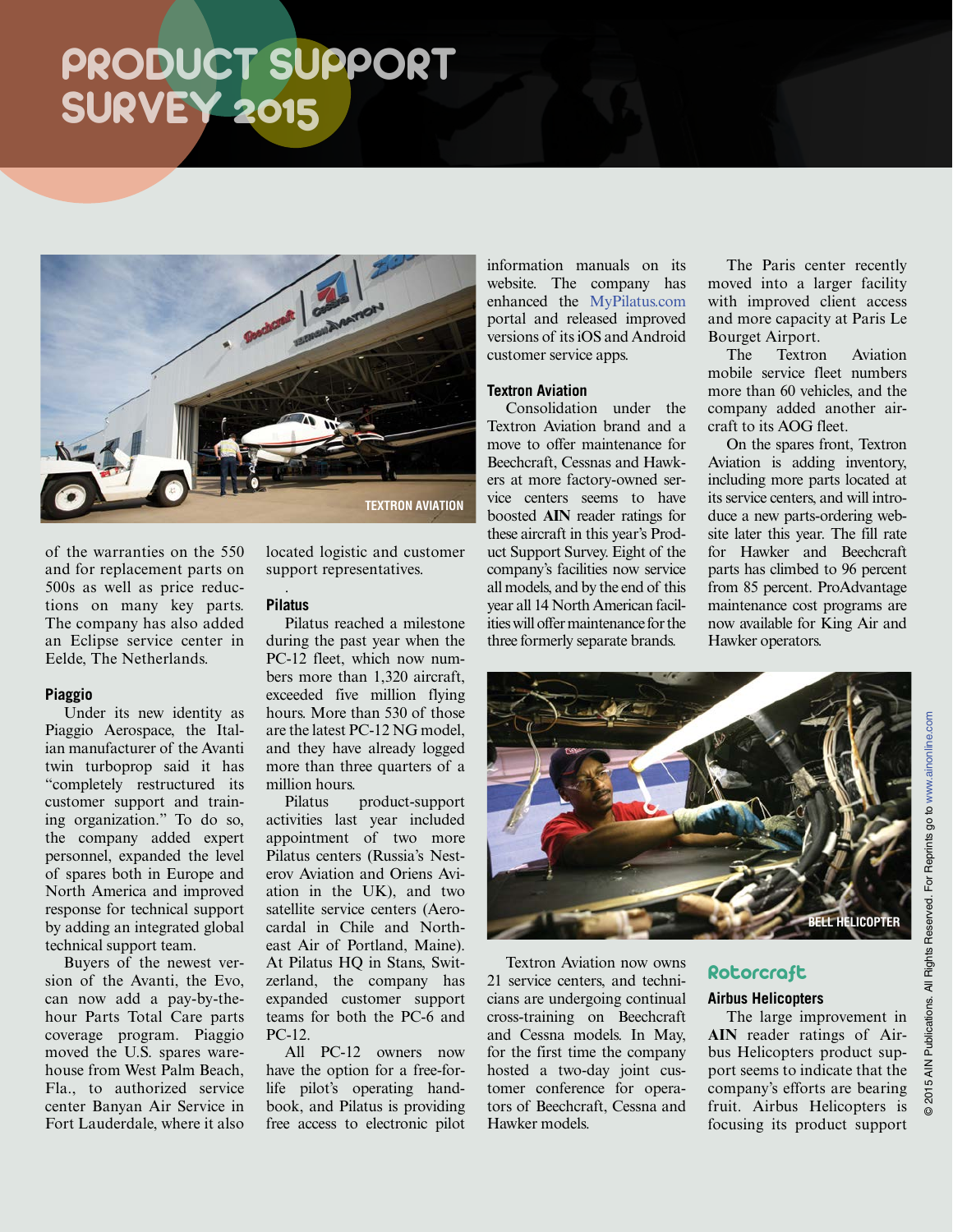### **Above and Beyond**

We asked **AIN** Product Support participants to list their favorite support providers and what they like about the service they receive. Here are some of the companies and people respondents chose to recognize.

improvements on three key areas–parts availability, technical publications and customer response–aided by its Keycopter web portal and new HCare support system as well as close monitoring of key customer support performance indicators.

Airbus Helicopters has 30 customer centers worldwide, and each is designed to provide MRO services locally, including spares and field representatives. A new customer support platform is being introduced to facilitate urgent requests. This 24/7/365 capability is housed in five regional service hubs in Texas, Singapore and Brazil to enhance responsiveness in the customer's time zone.

Airbus says parts availability and on-time deliveries have improved significantly during the past year, with 98 percent of planned spares orders delivered on time last year and a 50-percent reduction during the past two years of the number of parts that weren't delivered when the customer requested, according to the company.

Airbus tells operators it is now committed to 100-percent on-time delivery for planned spares orders, backed by a new spares management policy targeting optimal timing and location. The company relocated AStar parts to its Dallas-Fort Worth logistics hub (one of seven worldwide) "because the majority of the AStar fleet flies in North America."

The Keycopter portal now hosts technical publications with improved format and content, including the new eTech-Pub online viewer.

| <b>OEMs</b>                                                       |                                                                                                                                                                                                                                                                                                                                                                                            |  |  |  |
|-------------------------------------------------------------------|--------------------------------------------------------------------------------------------------------------------------------------------------------------------------------------------------------------------------------------------------------------------------------------------------------------------------------------------------------------------------------------------|--|--|--|
| <b>Terry Rubek, Bombardier</b>                                    | I have worked with Terry as my FSR for Learjet since the late 1990s, and<br>he has always been available, helpful, had a sincere interest in solving the<br>problems, true to both the customer, and Bombardier, fair and balanced. A<br>joy to work with, and a great asset for Bombardier.                                                                                               |  |  |  |
| <b>David Cardenas and Dan Reeves</b><br><b>Beechcraft</b>         | Both David and Dan are "on the spot" when we have unscheduled<br>maintenance issues. They both have solved our problem as<br>expeditiously as possible.                                                                                                                                                                                                                                    |  |  |  |
| <b>Mark Campbell, Citation</b>                                    | Mark always returns our calls and always has an answer for our questions<br>and is very well recognized as a leader in Cessna Citation maintenance.                                                                                                                                                                                                                                        |  |  |  |
| <b>Bernard Delouye, Dassault</b>                                  | This gentleman is our CSM and we operate between the Middle East<br>and Europe. He has shown dedication and attention to his customers<br>like I have never seen; if there is a gift he deserves it.                                                                                                                                                                                       |  |  |  |
| <b>Sean Peterson, Embraer</b>                                     | Sean runs a top-notch maintenance facility at Hartford. We are treated like<br>family, and their responsiveness is unparalleled. Sean insists that we carry<br>his personal cellphone number in addition to Embraer's Corporate 24 hr<br>technical service number, and insists that we do not hesitate to call him 24/7.                                                                   |  |  |  |
| <b>Dallas Gumm, Gulfstream</b>                                    | Dallas will drop everything to take care of a customer-even to his own<br>hurt. He always makes you feel like you're the only customer he has or<br>cares about. He is a great representative of his company.                                                                                                                                                                              |  |  |  |
| <b>Fabian Conne, Pilatus</b>                                      | Fabian always provide instant support and does his very best to help<br>customers and solve their problems. He is setting a fantastic example<br>for his dedicated and committed team. Many thanks!                                                                                                                                                                                        |  |  |  |
| <b>Authorized Service Centers</b>                                 |                                                                                                                                                                                                                                                                                                                                                                                            |  |  |  |
| <b>Jeff Aman, Duncan Aviation</b>                                 | Jeff has gone out of his way to gain our business in the avionics sector.<br>He checks up on us every few weeks, even if we have not had any<br>issues with our avionics lately. We know that when we have issues, a<br>call to Jeff is all that is needed.                                                                                                                                |  |  |  |
| David Ricklin, Jet Aviation Basel AG                              | David is always available for his customers, is always pushing for customer-<br>oriented improvements and tries to make the impossible possible!                                                                                                                                                                                                                                           |  |  |  |
| <b>Mark James, Intercontinental Jet Service</b>                   | Mark is an amazing and totally available resource for any maintenance<br>question regardless of whether the aircraft is maintained in Tulsa or by<br>another service provider.                                                                                                                                                                                                             |  |  |  |
| Darin Wilson, StandardAero                                        | Darin has always gone out of his way to provide any assistance that he<br>can whenever we call with any questions regarding issues that we may<br>be having with our aircraft. Since they did many of the retrofits on these<br>aircraft, Darin and well as many of the others at StandardAero are a wealth<br>of information and he has no reservations in sharing his knowledge with us. |  |  |  |
| <b>Patrick Eskew and Trevor Probst</b><br><b>Stevens Aviation</b> | Absolute competence performing maintenance work on new aircraft<br>with teething pains. It has been a long road learning these new aircraft,<br>and they have performed flawlessly from entrance to RTS.                                                                                                                                                                                   |  |  |  |
| <b>All Staff, Elliott Aviation</b>                                | I can not say enough good things about the Elliott, Moline Authorized Service<br>Center. They treat our aircraft and our money as though it was their own.                                                                                                                                                                                                                                 |  |  |  |
| <b>All Staff, Constant Aviation</b>                               | Great support. On-time deliveries. On budget or acceptably close.                                                                                                                                                                                                                                                                                                                          |  |  |  |
| <b>Lisa Hall, West Star Aviation</b>                              | The Challenger team, lead by Lisa Hall, provided me with the best visit<br>I've ever had with this aircraft.                                                                                                                                                                                                                                                                               |  |  |  |